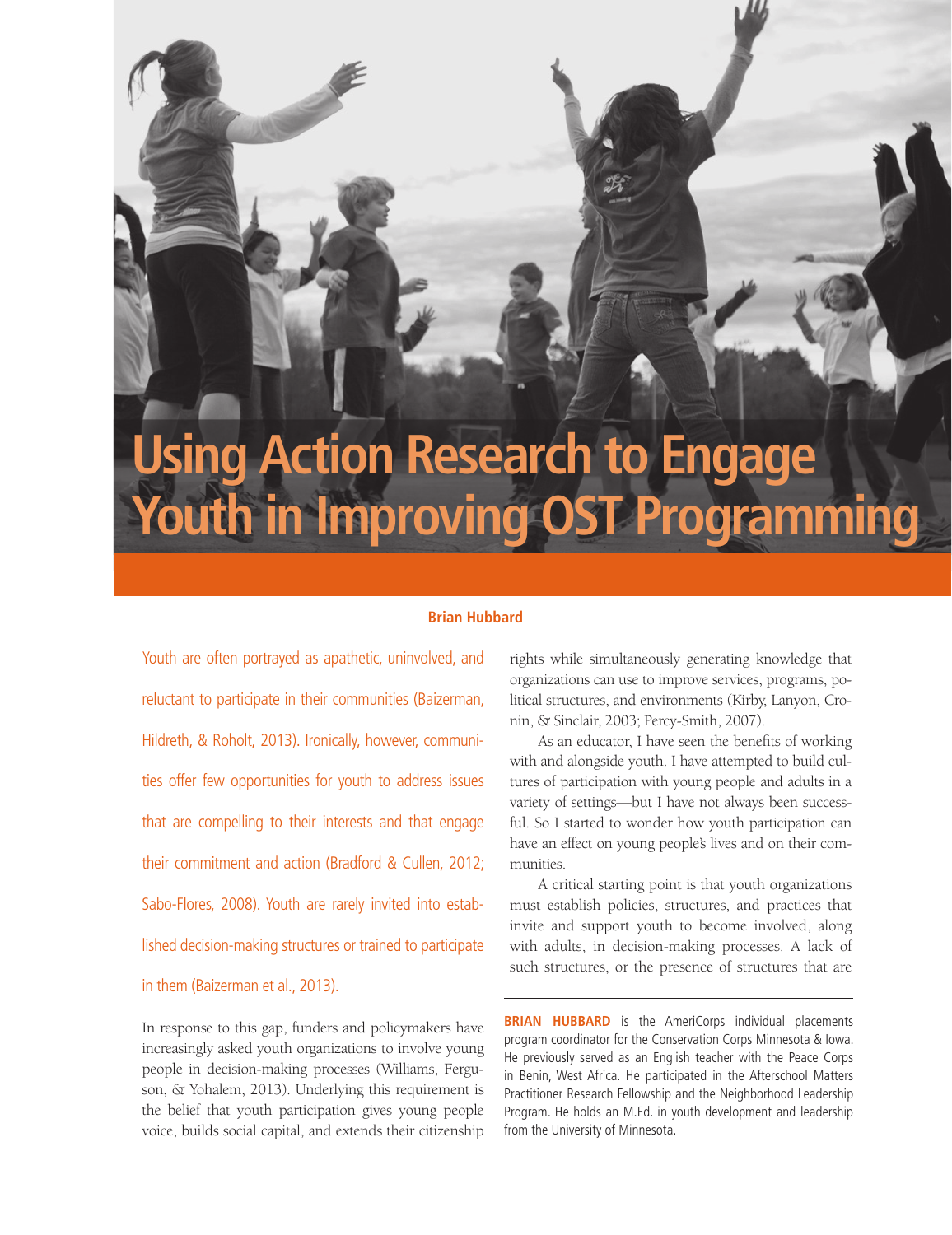inflexible, can undermine viable and authentic participation. For example, young people can't attend meetings if organizations hold them during the school day or at other times when youth aren't typically available.

To build a culture of participation, out-of-school time (OST) providers, educators, planners, and advocacy groups need to partner with youth, engaging them in projects that are meaningful to them, to the adults who support them, and to their communities. One means of building such a culture is action-based research. Involving young people in action-based research builds their citizenship skills and their

general social competence at school, at work, and in their communities (Paris & Winn, 2014; VeLure Roholt, Baizerman, & Hildreth, 2014).

The need to build a culture of participation was the impetus for an action-based research project I developed with youth ages 15–22 in the Conservation Corps in St. Paul, Minnesota. This work resulted in the creation of the Conservation Corps Youth Council.

Action-based research brings youth and adults together to work collaboratively, using analytical and critical thinking to solve problems (Bradford & Cullen, 2012). The action-based research in which

Conservation Corps youth engaged was based on democratic principles and shared power. It drew on a type of informal education called civic youth work, which joins civic education to general democratic social work group practice (Baizerman et al., 2013). As a civic youth worker, my approach was to invite participation in everyday political and civic activities; the formation of the youth council was an example.

When the youth and I worked together to do actionbased research, we produced data we could use to reflect on the work, on ourselves, and on our effectiveness. Action-based research facilitated program accountability and improvement. In keeping with the implicit commitment of action-based research to social and cultural justice through inquiry and writing (Paris & Winn, 2014), we used our findings to modify what we did and how we worked. Through this approach, youth generated solutions to common problems that affected our organization and the youths' communities. Such a process can be used for personal and professional development by youth and by adult program staff (Fusco, 2012). Joining the principles and practices of

The action-based research in which Conservation Corps youth engaged was based on democratic principles and shared power. It drew on a type of informal education called civic youth work, which joins civic education to general democratic social work group practice.

civic youth work to principles of action-based research allows youth voice to be heard (VeLure Roholt et al., 2014).

After introducing the context of the Conservation Corps, this article describes two specific aspects of the action-based research approach: a participatory process and the co-production of necessary and useful knowledge. In the formation of the Conservation Corps Youth Council, action-based research based on these two principles created opportunities for youth and adults to establish authentic, respectful, and understanding relationships, which in turn provided a platform for cru-

> cial discussions and joint action. Lessons learned include the challenges of creating and sustaining a youth-adult partnership built on action-based research and recommendations for overcoming those challenges.

## **Context**

The Conservation Corps is a nonprofit organization that provides hands-on environmental stewardship and service learning opportunities to youth and young adults while accomplishing energy conservation, natural resource management, and emergency response work. The organization has a strong history dating back

to the Civilian Conservation Corps in the 1930s (Sommer, 2008). Youth participants in the Conservation Corps Minnesota & Iowa are 15–18-year-old paid employees who work on natural resource management projects in summer or afterschool programs. About 15 percent are deaf or hard of hearing. Conservation Corps youth programs in natural resource management operate throughout Minnesota and neighboring states.

# Forming a Youth Council Using Action-Based Research

One organizational goal of the Conservation Corps was to build better collaboration with youth. One strategy toward that goal was to engage the Conservation Corps youth alumni in ongoing service-learning opportunities. To achieve those ends, in 2011 I helped to establish the Conservation Corps' first youth council.

The formation of the council started with a planning phase. First, I worked with three youth alumni and program staff to recruit current participants, program alumni, and AmeriCorps youth workers. Together we developed an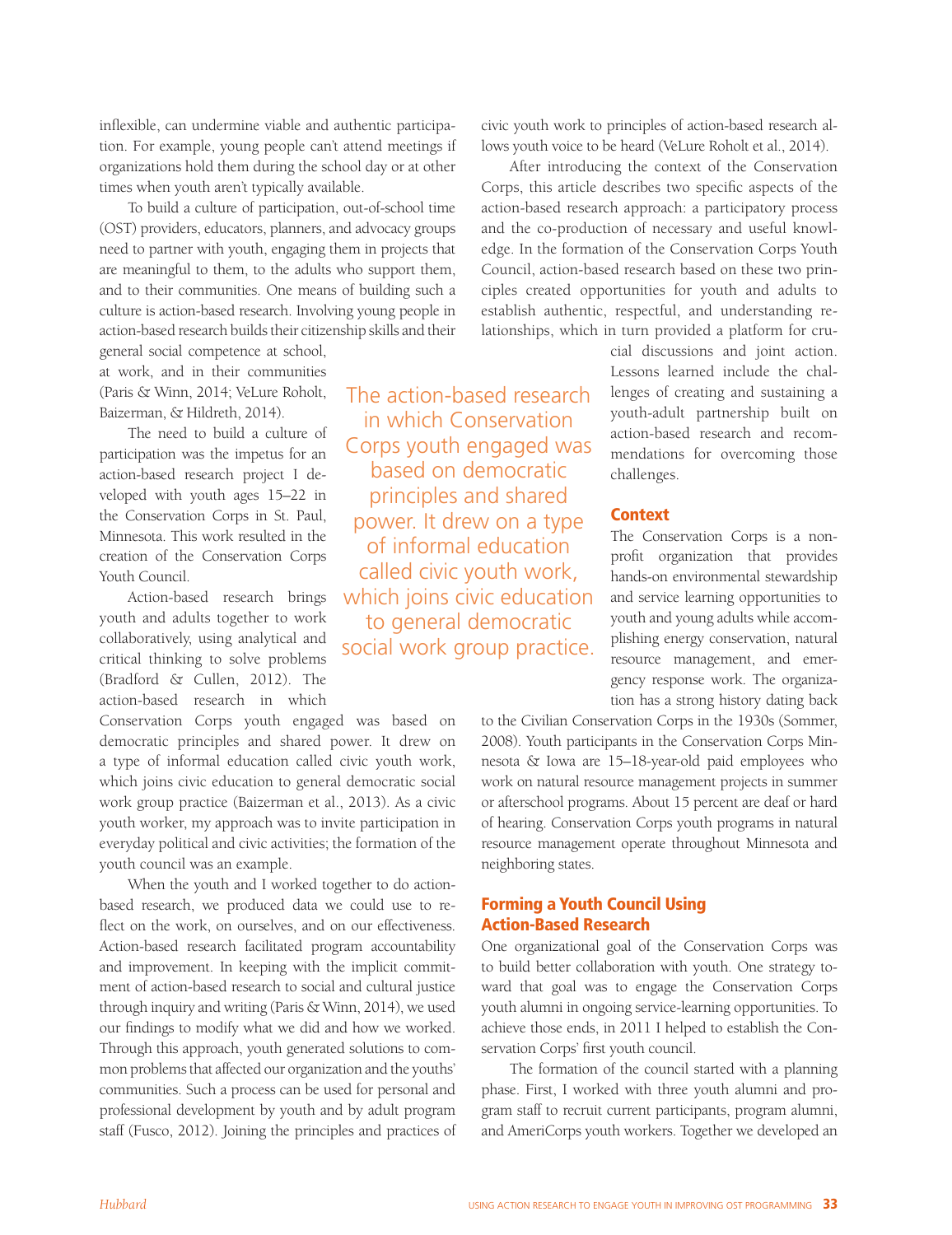invitation and sent it by email, phone, and social media to more than 200 youth alumni and youth workers.

A total of nine youth alumni and three youth workers from various parts of Minnesota responded to this initial request and attended the first meeting in October 2011. In 2011 and 2012, the council consisted of these 12 active members. Two members were deaf, and three were English language learners. All members volunteered their time to serve on the

council. Our meetings were conducted in person, by conference call, and online in order to involve those who could not attend the twice-monthly inperson meetings.

The youth council used a civic youth work approach and actionbased research to determine its course, implement activities, and reflect on the work and on our effectiveness.

#### The Participatory Process

The Conservation Corps Youth Council is based on the principles of collaboration and cooperation. I worked together with council members, youth

workers, and program staff to co-create pathways for decision making in the organization. We engaged Conservation Corps alumni in the everyday work of the council: They wrote newsletters, press releases, and articles; produced video, website, and social media content; conducted evaluation activities; engaged in planning and problem solving; and participated in environmental restoration projects to support the mission and values of the Conservation Corps.

In designing action-based research projects with the Conservation Corps Youth Council, our base value was youth voice. Therefore we invited youth council members to participate in all stages of research, planning, and decision making. We found that when research and evaluation were done this way, a basic citizen ethos with corresponding skills became a part of informed civic action. We created a council whose mission was to build better collaboration with youth alumni in ongoing service-learning opportunities. This process is especially important to imagine, design, and implement with young people because it can contribute not only to the organization's goals but also to young people's citizen skills and their general social competence. Inquiry and knowledge development became citizenship skills that formed the framework for our civic youth work.

An example of youth voice was the way we co-created the guidelines of the Conservation Corps Youth Council in three meetings. The group used these guidelines to promote democratic approaches to choosing projects, setting agendas, achieving group consensus, building and sustaining the council, planning strategies, and communicating with the Conservation Corps about what the group was doing. Though creation of guidelines with youth is not a new concept in OST (Jeffs & Smith, 2010), the civic youth work approach to co-creating guidelines looks to

...we invited youth council members to participate in all stages of research, planning, and decision making. We found that when research and evaluation were done this way, a basic citizen ethos with corresponding skills became a part of informed civic action.

identify the fundamental skills, knowledge, and experiences needed by youth and adults working together to play meaningful and powerful roles in planning, design, and implementation (Checkoway & Richards-Schuster, 2004). The guidelines, constructed through a participatory process, focused on the co-production of necessary and useful knowledge.

Another example is when council members planned and implemented a trash cleanup in 2013 to benefit the Mississippi River watershed in St. Paul. Council members invited youth program alumni,

friends, and family of the Conservation Corps to participate. Prior to the cleanup, council members surveyed neighborhoods to identify high-need areas near the watershed. During the event, council members took photographs of the areas before and after they were cleaned up. Afterward, a council member wrote a news article that was featured on the Conservation Corps website.

#### Co-Production of Knowledge

A common practice in OST is to have youth fill out questionnaires or surveys; adults then use the results to drive program development. Typically, youth are not invited to contribute once they have filled out the survey. They are not invited to be strategic partners with the adults, nor to engage in critical analysis of relevant issues.

In a more participatory model, youth and adults work together to produce knowledge, identify outcomes, design programs, and evaluate effectiveness. The Conservation Corps Youth Council used action-based research to involve youth and adults together in identifying issues. This approach values empowerment and the co-production of knowledge by youth and adults. Youth council members and Conservation Corps program staff worked together in intergenerational relationships as participant-researchers on topics of mutual concern.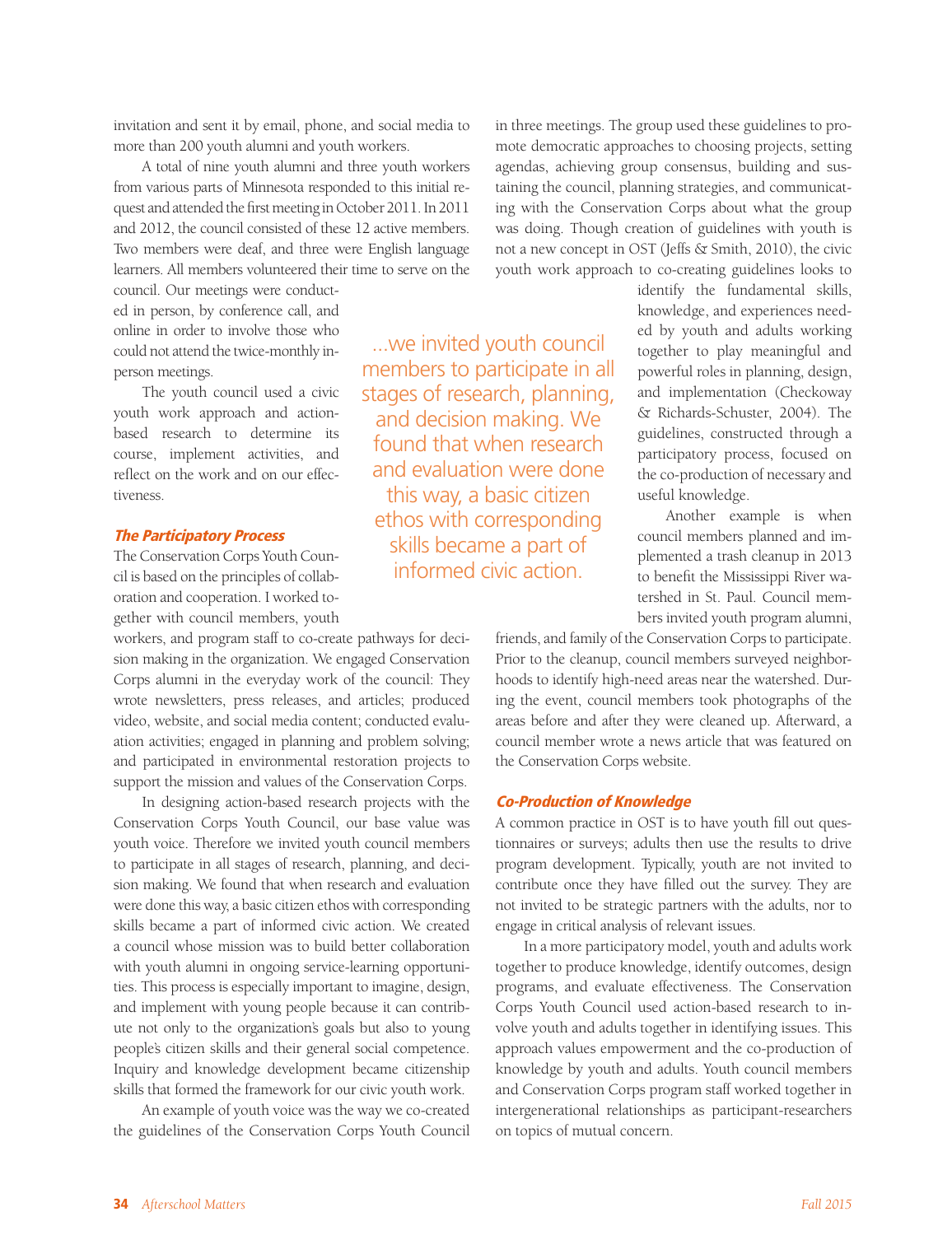For example, youth council members created an interview protocol to contribute to the evaluation of the Conservation Corps youth program. Council members interviewed program participants, youth workers, staff members, and members of the board of directors to explore their perceptions and experiences of the organization's youth programming. The findings of these interviews gave council members data on what various groups of stakeholders thought about specific programs and how these programs helped the Conservation Corps achieve its goals and objectives, in a process like that outlined by Sabo-Flores (2008). The data helped us evaluate each program: Did it work? For whom? With what results?

Typically the council worked together to identify some goals we hoped youth would achieve. Next, we matched those goals with youth quotes from interviews. When adults

and youth worked together to link comments to goals, we identified best practices, issues or problems, and possible future goals.

Once data collection and analysis were completed, council members prepared the data for presentation to the Conservation Corps staff and board. These interviews and data presentations increased reflective dialogue among the youth, staff, and board of the Conservation Corps. Council members were invited to

present their findings at Conservation Corp staff meetings, where youth workers listened and then asked questions to better understand the findings. Youth council members also published articles and videos about their findings on the Conservation Corps official website.

Council members talked about the value of actionbased research projects. One council member explained:

By looking at the data together, we were able to see how the different groups, such as Conservation Corps youth participants, the board of directors, and youth workers, responded differently to our questions. The data showed us a difference in what people think the youth participants get out of the program, which is different from [the youths'] lived experience of the programs. Through our research and presenting the data, we were able to show that further training was needed.

## Benefits and Challenges of Action-Based Research

The benefits of using action-based research to engage youth in program improvement are evident in what youth council members have gotten out of their use of the interview proto-

We have a lot to learn: often-difficult lessons on how to be a good adult partner and facilitator when collaborating with young people to effect systematic changes in the organizations and institutions that affect our lives.

col they designed. As a result of this work, council members say they have improved their social competence at school, at work, in their communities, and at home. For example, one deaf council member participated in conducting the interviews with an American Sign Language interpreter and produced a video summarizing the data collected. Before making this video, this council member had no interviewing or video editing experience. The skills she acquired inspired her to pursue higher education in digital communications and media. A second council member entered the University of Minnesota's youth studies program to prepare for a youth work career. Before her council experience, she had not thought of youth work as a potential career and was not aware of the youth studies program.

The Conservation Corps Youth Council pushed beyond

individual action-based research projects to begin to co-create a culture of participation. In the past, program staff made decisions about programming. The youth council's success in planning research, evaluating programs, and writing up its findings provided an opportunity to work together that wasn't present before.

To support youth involvement in the Conservation Corps Youth Council meetings, facilitators learned that they needed to work with program

staff and council members before, during, and after meetings, using action-based research practices and an evaluation orientation. For example, before the meetings, each group needed to be prompted with questions to discuss at the meeting. During the meetings, facilitators helped the groups focus on the interview protocol and goals developed by council members. This work was the impetus for additional meetings to support future training for youth workers, the council, and the organization. The evaluative nature of this research increased collaboration between staff and youth council members.

One of the hardest parts of facilitating action-based research to engage youth in program improvement is the development of adults. I include myself in this assessment. We have a lot to learn: often-difficult lessons on how to be a good adult partner and facilitator when collaborating with young people to effect systematic changes in the organizations and institutions that affect our lives. The first step in this adult development process is explaining clearly to all stakeholders the reasons that youth participation in action-based research is valuable to the program. In addition, organizations that are serious about youth participation need to foster staff development that includes youth involvement and can help to support a council's